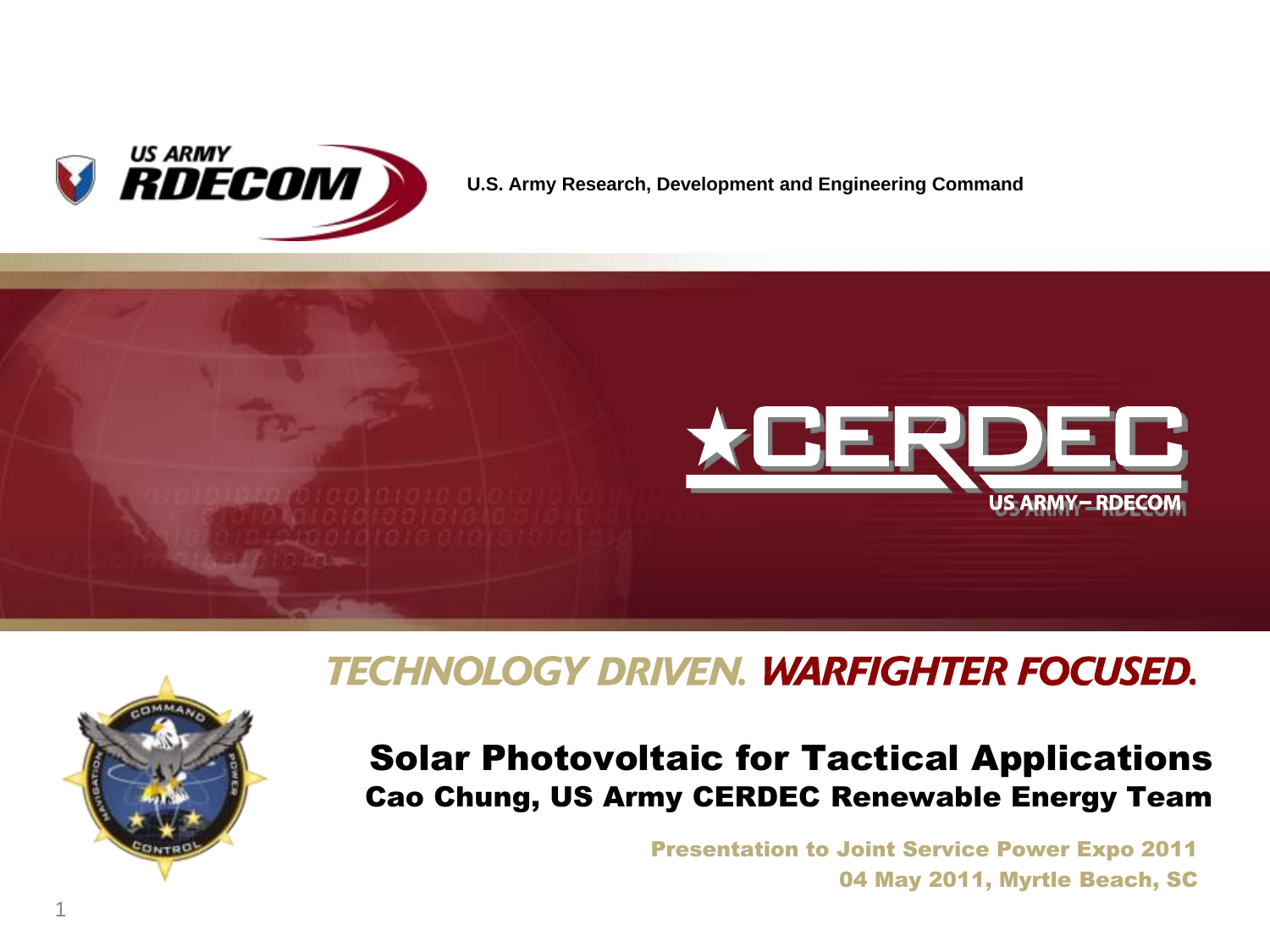

• Introduction

RDECOM

- Goals for the solar programs
- Summary of outdoor test results

**Contents** 

• Programs within CERDEC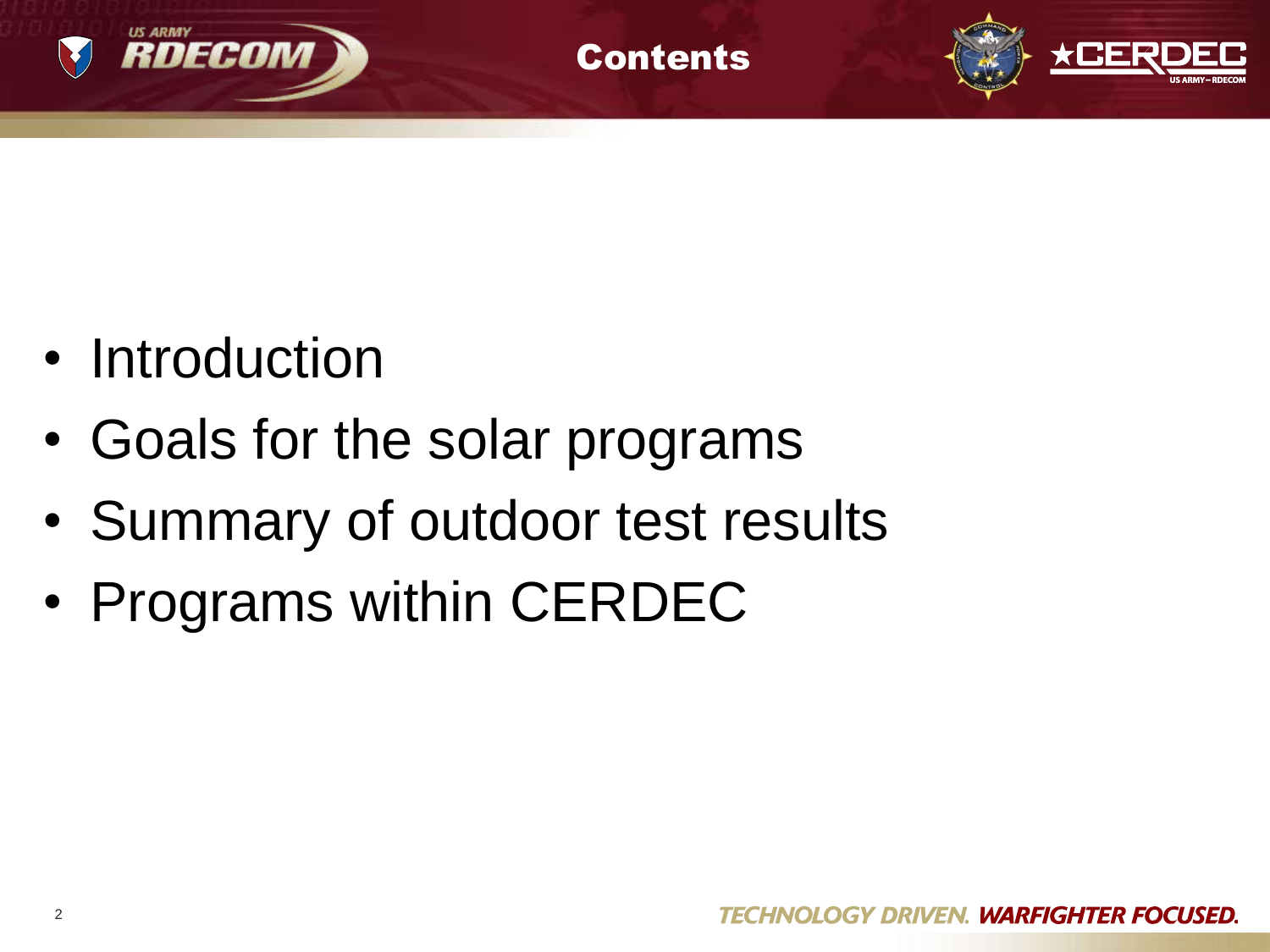

# Army **Applications**



- Soldier and Sensor
	- Soldier: Reconnaissance and Surveillance
	- Sensor: Perimeter or Border Security
	- Applicable to 8 hour, 1 day, 3 day, and 7 day missions
	- Need: Prime power and Battery recharging
- **Hybrid** 
	- Remote Power and Silent Watch
	- Tactical Operations Centers (TOC)
	- Need: Logistic Savings and Mission extension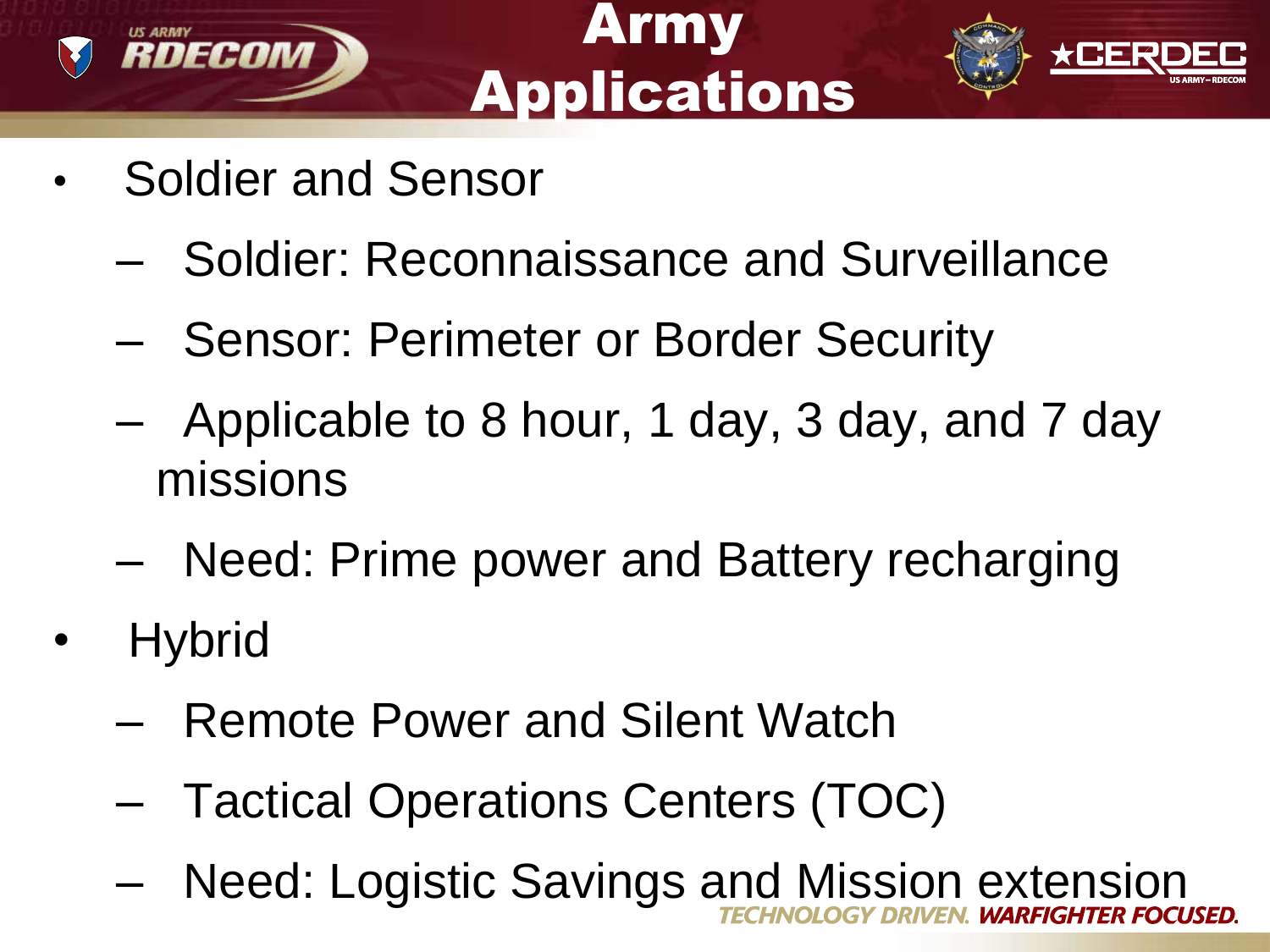### *Renewable and Alternative Energy Products*

**EXPLORE CONT DECONT DE** 



| <b>Timetable</b>                                                                                                                                                                                | <b>FY10</b>               | <b>FY11</b>                     | <b>FY12</b> | <b>FY13</b>                            |
|-------------------------------------------------------------------------------------------------------------------------------------------------------------------------------------------------|---------------------------|---------------------------------|-------------|----------------------------------------|
| <b>DLA / GSA / PM SWAR</b>                                                                                                                                                                      |                           | <b>ARRA / C4ISR OTM</b>         |             | <b>C4ISR OTM</b>                       |
| <b>PM MEP/PM CP</b>                                                                                                                                                                             |                           | <b>HI-Power Demos ARRA/SBIR</b> | <b>SBIR</b> | <b>HI-Power Demos</b>                  |
| <b>PM Tactical Vehicle / PM HTV</b>                                                                                                                                                             |                           | <b>TTJ</b> M915                 | <b>SBIR</b> |                                        |
| <b>PM FSS</b>                                                                                                                                                                                   | <b>Net Zero Plus JCTD</b> | <b>ARRA</b>                     |             |                                        |
| <b>Encampment Waste to Energy &amp; Biofuel</b><br><b>Beginning TRL 4; End Goal TRL 6</b><br>METRICS: 50 gallon biofuel per ton waste,<br>25 gallon per day fuel synthesis                      |                           |                                 |             |                                        |
| <b>Tactical Idle Reduction Equipment</b><br>Beginning TRL 6; End Goal TRL 7<br>APU METRICS: 5 kW, < 600 lbs, < 0.6 gph<br>ECU METRICS: 1 RT at 125 F in / 90 F out<br><b>TTA Status: Signed</b> |                           |                                 |             |                                        |
| <b>Portable Solar Photovoltaic (PV) Modules</b><br>and Mobile Hybrid PV Power Sources<br><b>Beginning TRL 3</b><br>FY11 Goal TRL 5; FY13 Goal TRL 6<br>METRICS: 35 W/kg, 150 W/m2, \$2.50/W     |                           |                                 |             |                                        |
| <b>Wind Turbines and Deployment Structures</b><br>Beginning TRL 3; End Goal TRL 5<br>METRICS: 100 W at 20 mph, 45 lbs stowable<br>system including MPPT and power electronics                   |                           |                                 |             |                                        |
| <b>Heat Actuated Cooling and</b><br><b>Cogeneration Systems</b><br>Beginning TRL 3/4; End Goal TRL 5<br>METRICS: COP 0.7, 45 kg/ton                                                             |                           |                                 |             | TECHNOLOGY DRIVEN. WARFIGHTER FOCUSED. |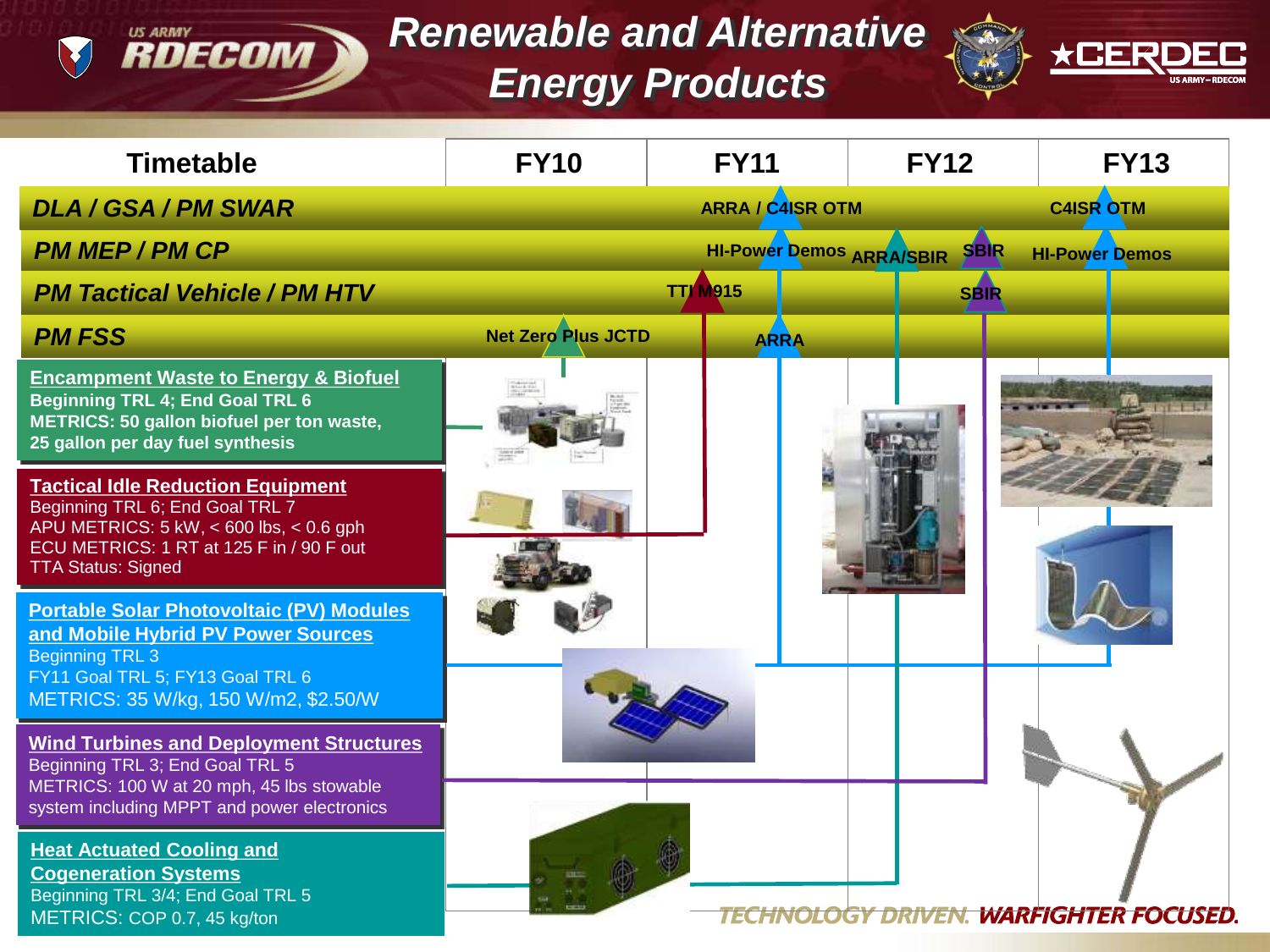#### **US ARMY** RDECOM

### US Army CERDEC Solar PV Module Level Objectives



All performance metrics reported for AM1.5 insolation and standard, temperature, and pressure (STP) ambient conditions.

|                            | <b>Current</b>                                                                    | <b>Threshold</b>                                                                                                     | <b>Objective</b>                                                                                                         | <b>Pacing</b><br><b>Technology</b>                                       |
|----------------------------|-----------------------------------------------------------------------------------|----------------------------------------------------------------------------------------------------------------------|--------------------------------------------------------------------------------------------------------------------------|--------------------------------------------------------------------------|
| Architecture               | Foldable<br><b>Rigid</b><br>Ruggedized<br><b>Thin</b><br>Glint Free*<br>Rollable* | Foldable<br>Flexible<br>Ruggedized<br><b>Thin</b><br><b>Glint Free</b><br>Rollable<br>Chemically<br><b>Resistant</b> | Foldable<br>Flexible<br>Ruggedized<br><b>Thin</b><br><b>Glint Free</b><br><b>Rollable</b><br><b>Chemically Resistant</b> | Packaging<br><b>Fabrication processes</b><br>Encapsulation/coating       |
| Power density              | W/kg<br>$35 - 40$<br><b>or</b><br>50-80 W/m <sup>2</sup>                          | 40 W/kg or<br>100 W/m <sup>2</sup>                                                                                   | 75 W/kg or<br>150 W/m <sup>2</sup>                                                                                       | <b>Material selection</b><br>Novel PV chemistry<br>Encapsulation/coating |
| Conversion<br>efficiencies | 5 to 8 $%$                                                                        | 10%                                                                                                                  | 15%                                                                                                                      | <b>Material selection</b><br>Novel PV chemistry                          |
| Cost                       |                                                                                   | \$15 per Watt \$3.50 per Watt                                                                                        | \$2.50 per Watt                                                                                                          | <b>Material selection</b><br><b>Fabrication processes</b>                |

**TECHNOLOGY DRIVEN. WARFIGHTER FOCUSED.**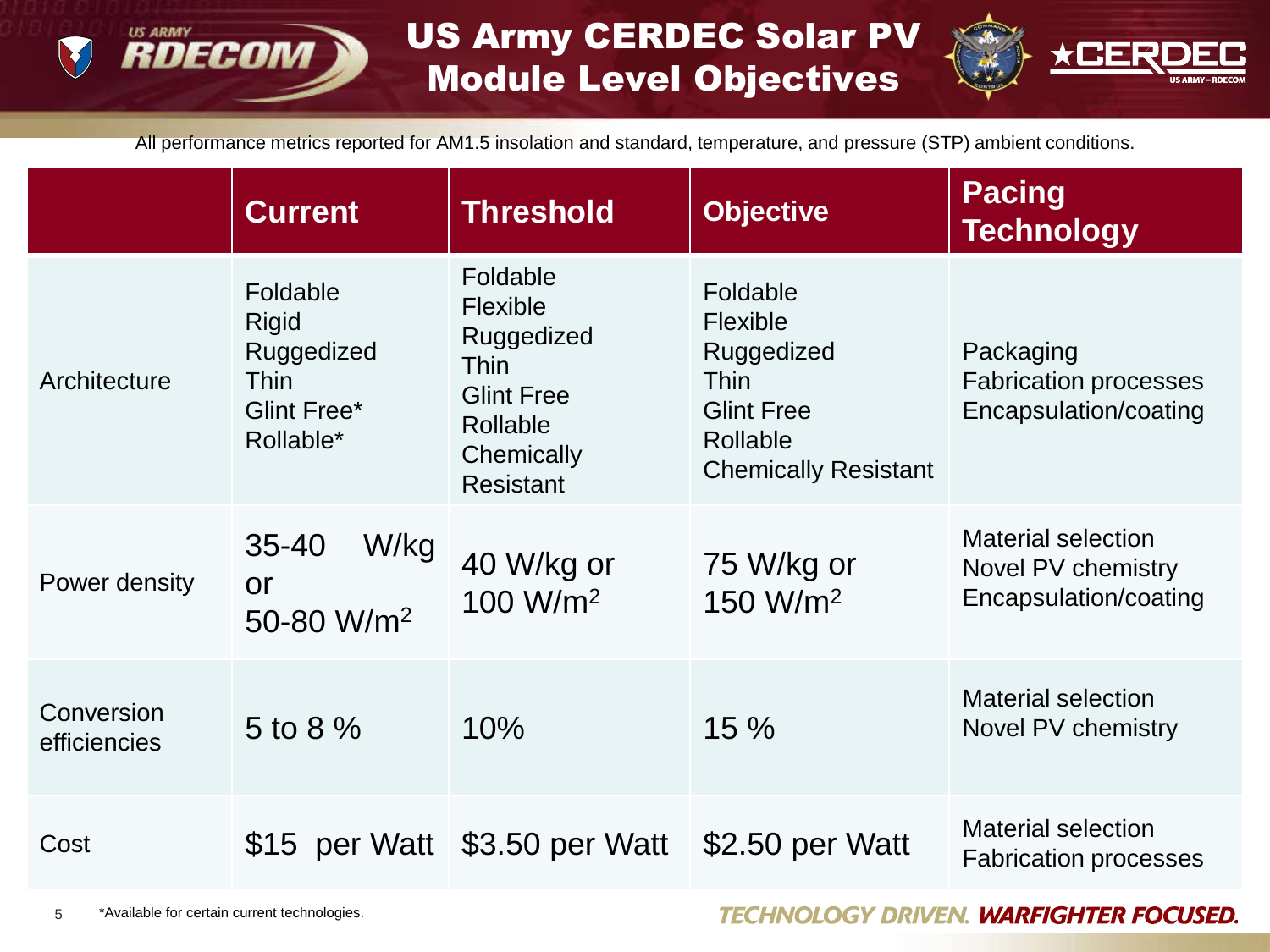



### CERDEC's In House PV Test Results and programs

**TECHNOLOGY DRIVEN. WARFIGHTER FOCUSED.**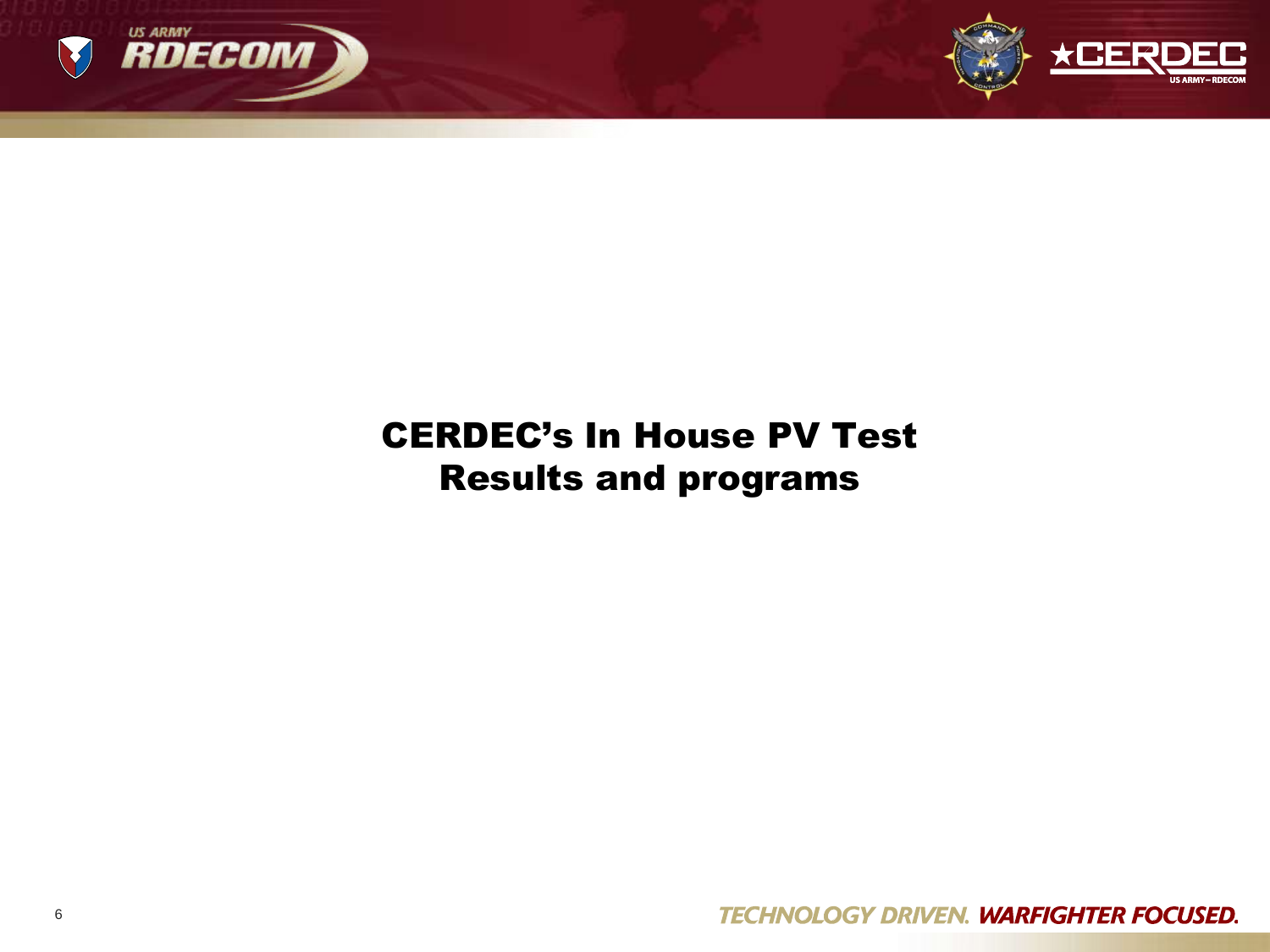Ascent Solar PV Samples



### **Sample ID: Unknown Model 11.375" x 6"**

• CIGS based technology

- Monolithically integrated
- Roll-to-roll continuous production
- Ascent Solar Specs:
	- $P_{\text{max}}$ : 4.0 Watts
	- $-V_{OC}$ : 23.8 V
	- $I_{\rm sc}$ : 0.31 Amp
	- $-V_{\text{mp}}$ : 16.5 V
	- $I_{\text{mo}}$ : 0.245 Amp



Image courtesy of Ascentsolar.com

- **CERDEC Test Results**
	- Irradiance: 875 W/m<sup>2</sup> @ MP
	- Temp: 95° F, Partly cloudy
	- $P_{\text{max}}$ : 3.21 Watts; η : 8.35%
	- $-V_{\text{OC}}$ : 17.0 V, I<sub>sc</sub>: 0.271 Amp
	- $-V_{\text{mp}}$ : 14.5 V, I<sub>mp</sub>: 0.189 Amp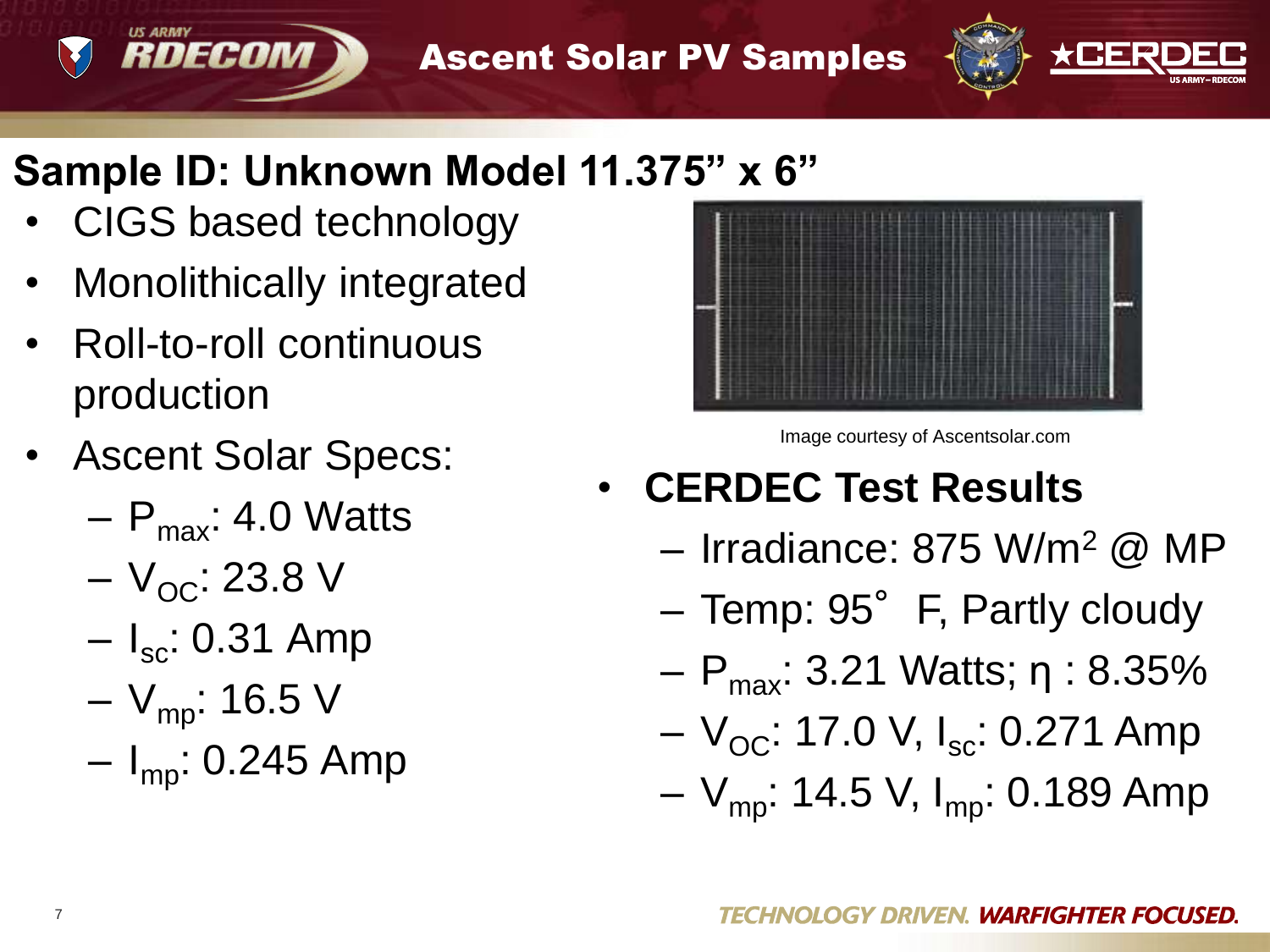#### PowerFilm



### **Sample ID: PowerFilm Rollable R15-300**

- Amorphous Silicon base semiconductor
- Monolithically Integrated
- Roll-to-Roll production
- PowerFilm Specs:

**RDECOM** 

- $P_{\text{max}}$ : 7.0 Watts
- $-V_{\rm OC}$ : ?
- $\mathsf{I}_{\rm sc}$ : ?
- $-V_{\text{mp}}$ : 15.4 V
- $I_{\text{mo}}$ : 0.45 Amp



## • **CERDEC Test Results**

- Irradiance: 692 W/m<sup>2</sup> @ MP
- Temp: 80°F, Cloudy
- $P_{\text{max}}$ : 6.59 Watts; η : 6.52%
- $-V_{\text{OC}}$ : 19.1 V, I<sub>sc</sub>: 0.524 Amp
- $-V_{\text{mp}}$ : 13.0 V, I<sub>mp</sub>: 0.507 Amp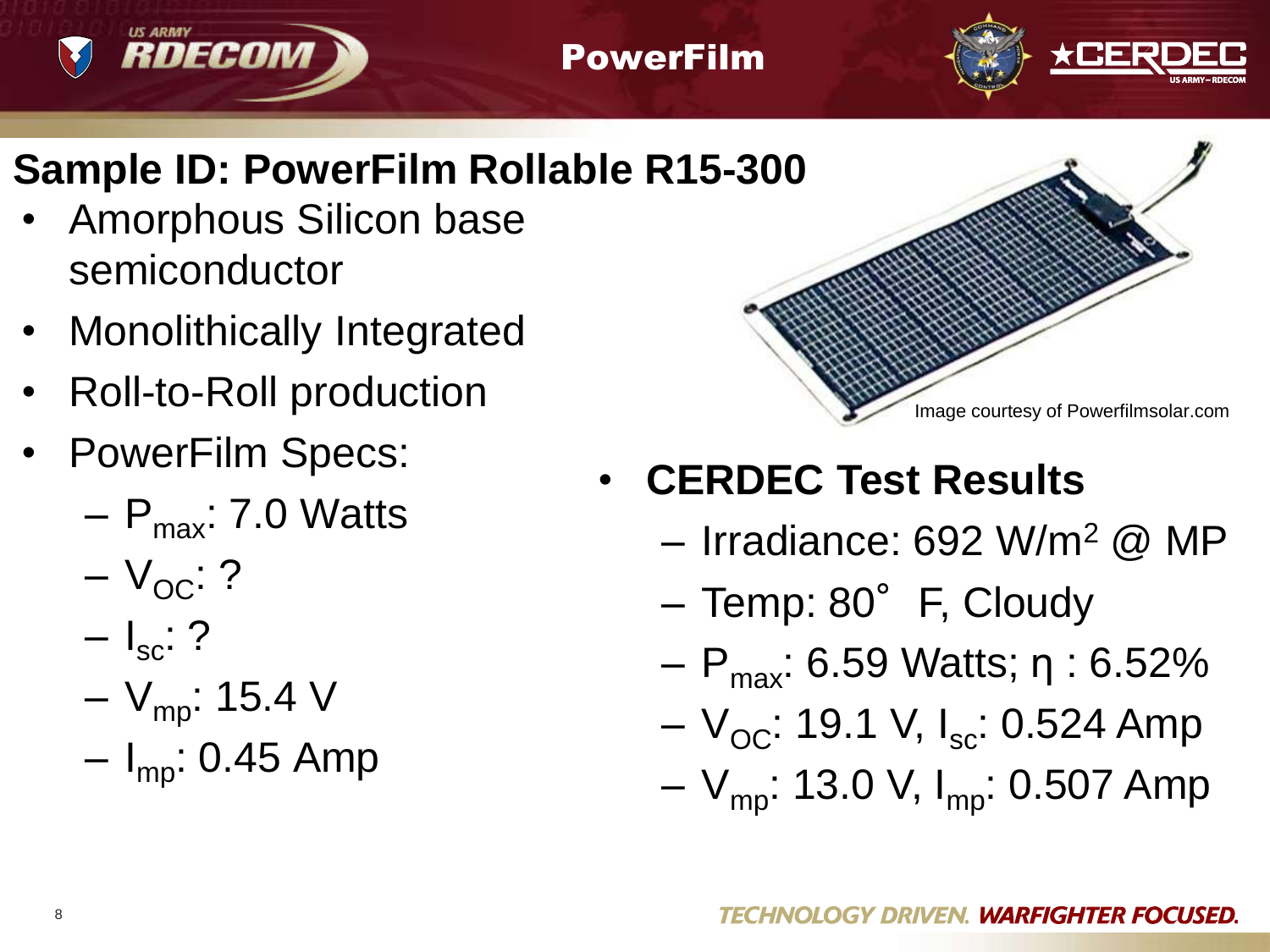#### GreenPath Solar



### **Lite-PM 110 Watts**

RDECOM

- Encapsulated crystalline silicon
- Mechanically assembled
- **Batch production**
- GreenPath Specs:
	- 36 Mono C-Si Cells
	- $P_{\text{max}}$ : 110 Watts
	- $-V_{OC}$ : 23.76 V
	- $I_{\rm sc}$ : 5.45 Amps
	- $-V_{\text{mo}}$ : 20.16 V
	- $I_{\text{mo}}$ : 5.35 Amp



Image courtesy of GreenPath Technologies

- **CERDEC Test Results**
	- Irradiance: 514 W/m<sup>2</sup> @ MP
	- $-$  Temp: 66 $^{\circ}$  F and cloudy
	- $P_{\text{max}}$ : 49.6 Watts; η : 12.9%
	- $-V_{\rm OC}$ : 23.35 V, I<sub>sc</sub>: 2.87 Amp
	- $-V_{\text{mp}}$ : 18.9 V, I<sub>mp</sub>: 2.13 Amp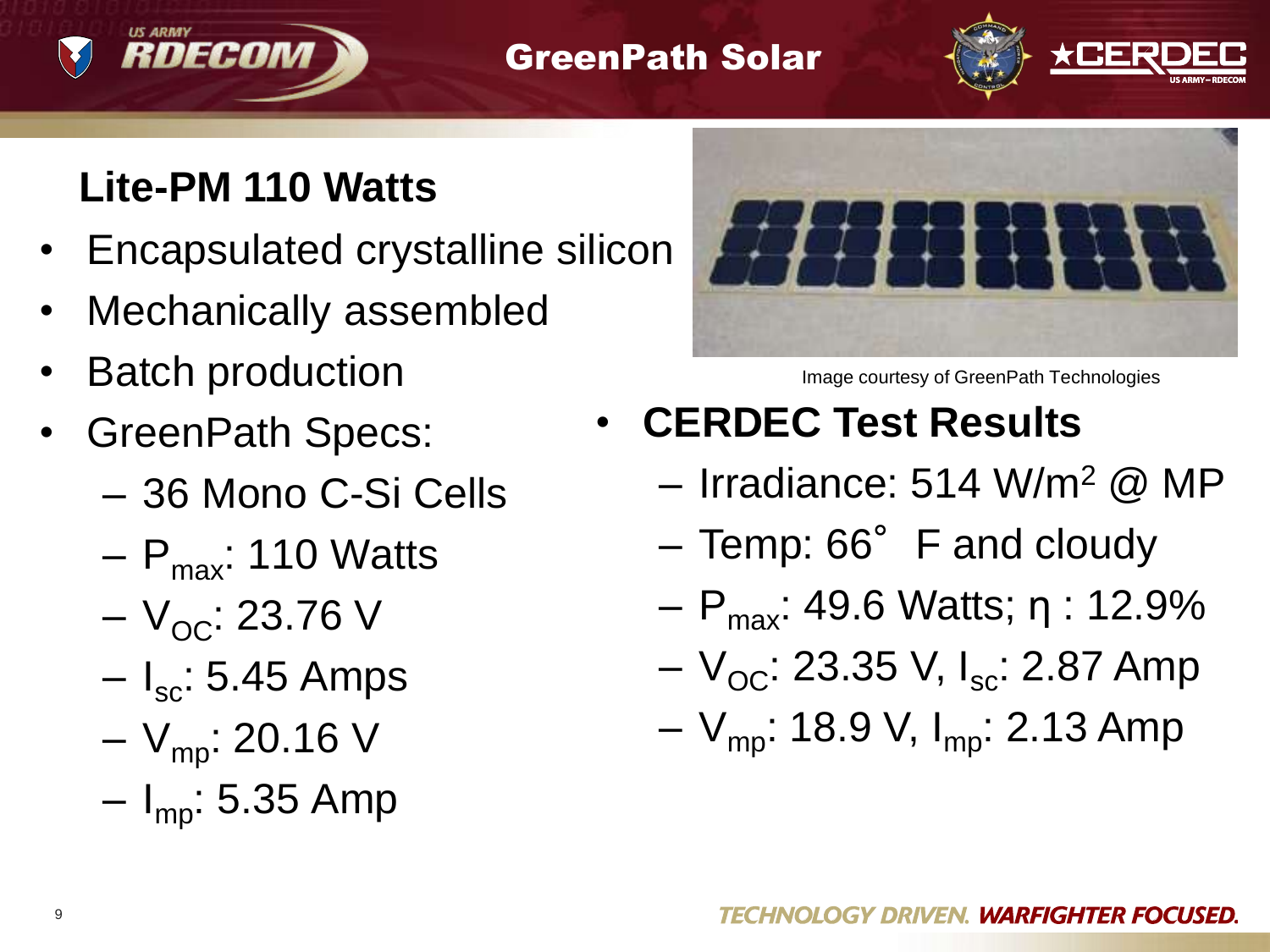Global Solar Gen 2 Samples



### **Global Solar Energy SecGen Cell - 1**

- CIGS based semiconductor
- Mechanically assembled
- CIGS material is roll-to-roll production
- GSE Specs:
	- $P_{\text{max}}$ : 4.27 Watts
	- $-V_{OC}$ : 1.20 V

- $I_{\rm sc}$ : 5.90 Amps
- $-V_{\text{mp}}$ : 0.846 V
- $I_{\text{mo}}$ : 5.05 Amp



- **CERDEC Test Results**
	- $-$  Irradiance: 514 W/m<sup>2</sup> @ MP
	- Temp: 89.6° F, partly cloudy
	- $P_{\text{max}}$ : 2.01 Watts; η : 10.3%
	- $-V_{\rm OC}$ : 1.13 V, I<sub>sc</sub>: 4.58 Amp
	- $-V_{\text{mp}}$ : 0.665 V, I<sub>mp</sub>: 3.03 Amp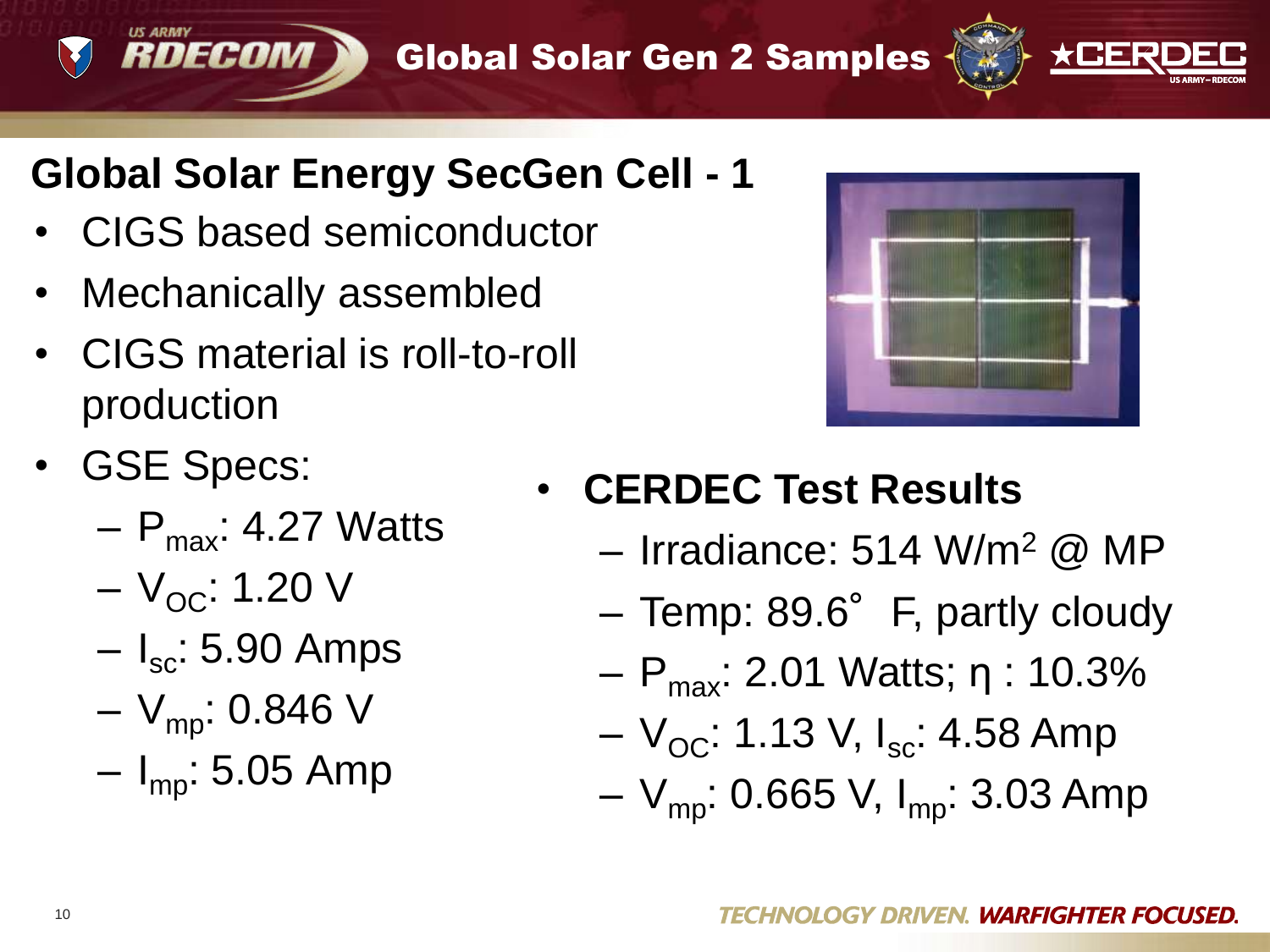#### CERDEC's Prior Solar Development



### **Rucksack Enhanced Portable Power System (REPPS)**

- Connects and recharges Liion BB-2590 batteries
- Recharge time: 4 to 6 hours
- Rated  $\overline{P}_{max}$ : 62 Watts

- GSE manufactures CIGS solar PV modules and Brentronics is the systems integrator
- Available on the GSA
- 100 have been sent to the field







**TECHNOLOGY DRIVEN. WARFIGHTER FOCUSED.**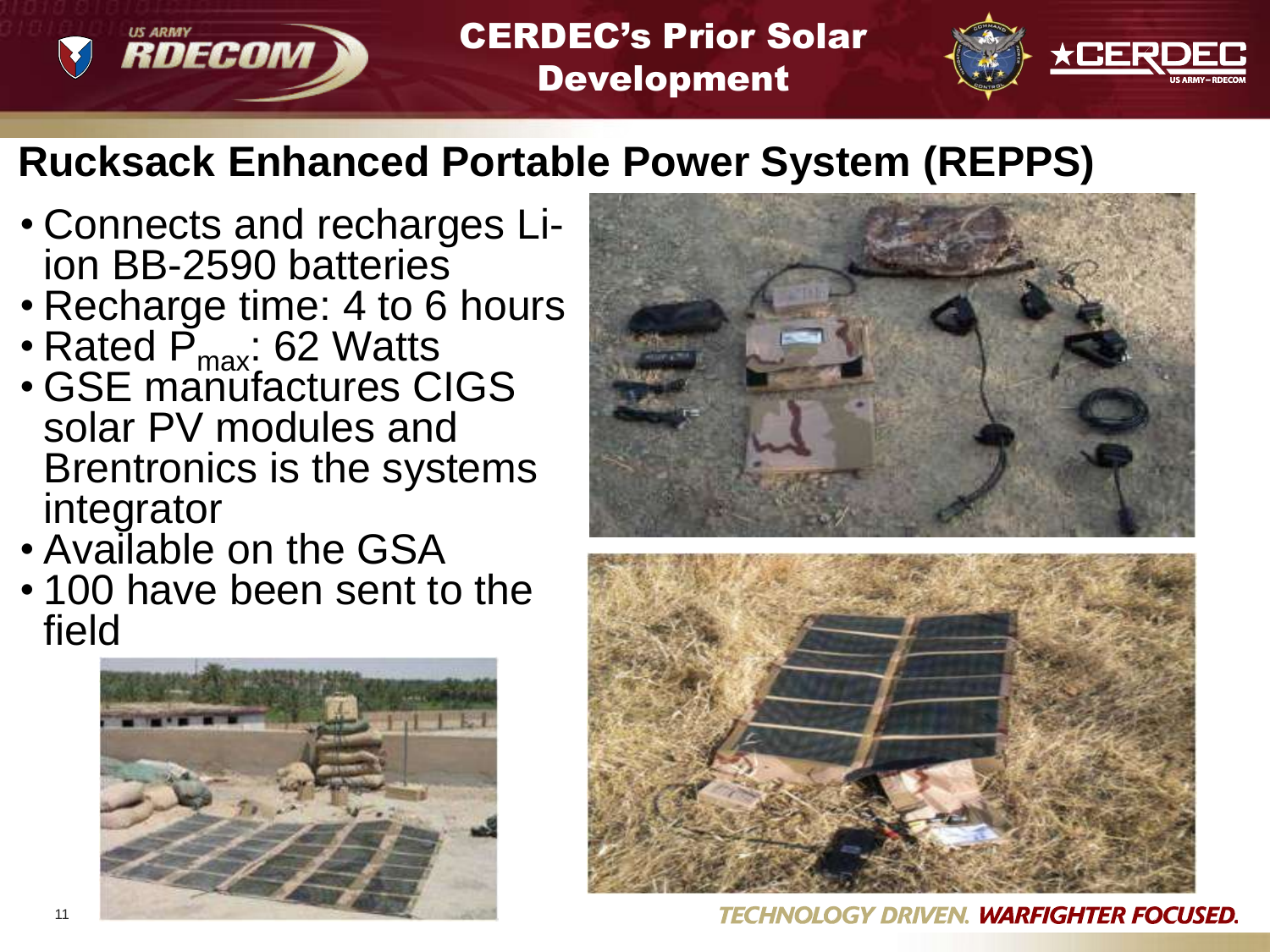#### SunDial Transportable Solar Power System (TSPS)



• Customer: US SOCOM

- Objective: Obtain Safety conf. report by 31 December 2010
- TRL 7, MRL 6
- Benefits: 1 gal/hour of fuel savings
- Specification (COTS Components):
	- 10 kW continuous power
	- 38.6 kW Solar PV arrays
	- 192 kWh lead acid energy storage
	- 7 kW diesel fueled power generator
	- Deployable in 24 man hours
- Follow-on support planned





Images courtesy of Sundial

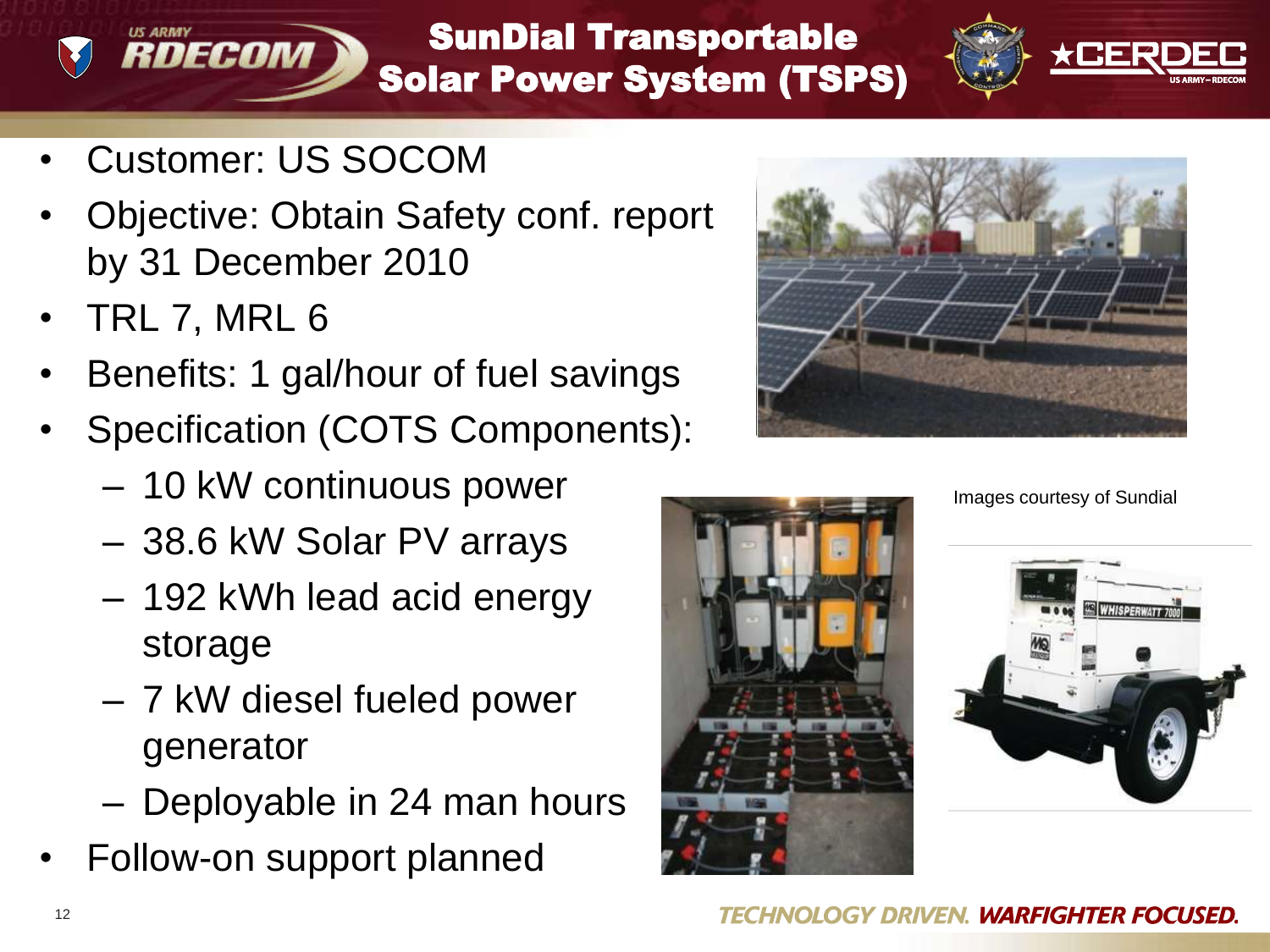CERDEC's Current Program Solar Stik AGSS



• Customer: PM-MEP

- Five solar PV each rated at 90 Watts each
- Energy storage capable of storing 4 kWhrs using VRLA batteries
- 3 kW JP-8 fueled power generator
- 1.8 kW inverter
- Current TRL of 6
- Obtain a safety confirmation by end of September 2011
- Testing in progress @ APG,  $_{13}$  MD



Image courtesy of SolarStik

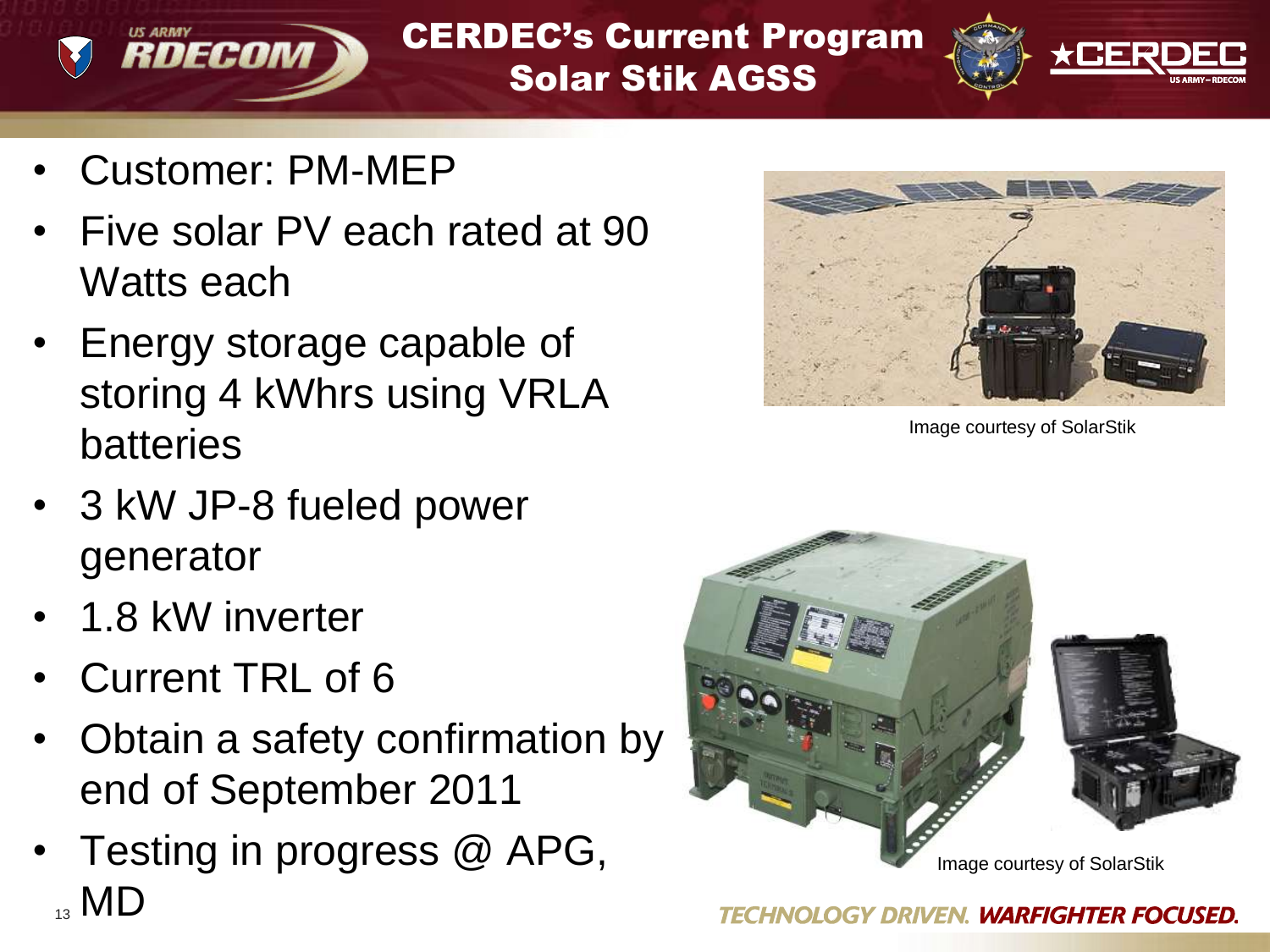

#### CERDEC/ARL Current Solar PV – CdTe N Doping



- Current commercial CdTe from FirstSolar has 11.0% and costs \$0.76/Watt
- ARL's WMRD provide physical characterization services and conducting nitrogen doping experiments with CdTe using ion implantation.
- CERDEC & ARL are pursuing a two-year, two-phase program to advance polymer encapsulated CdTe solar PV.
	- Phase I: developing single-junction CdTe solar cells with threshold of 15% efficiency, 20% target and 75 W/kg
	- Phase II: modeling, simulation, and plant design to demonstrate \$2.50/W production cost at 15MW/year and less than \$1/W at productions of 1 GW/year

#### **Current commercial CdTe PV**



Image courtesy of Durham University, UK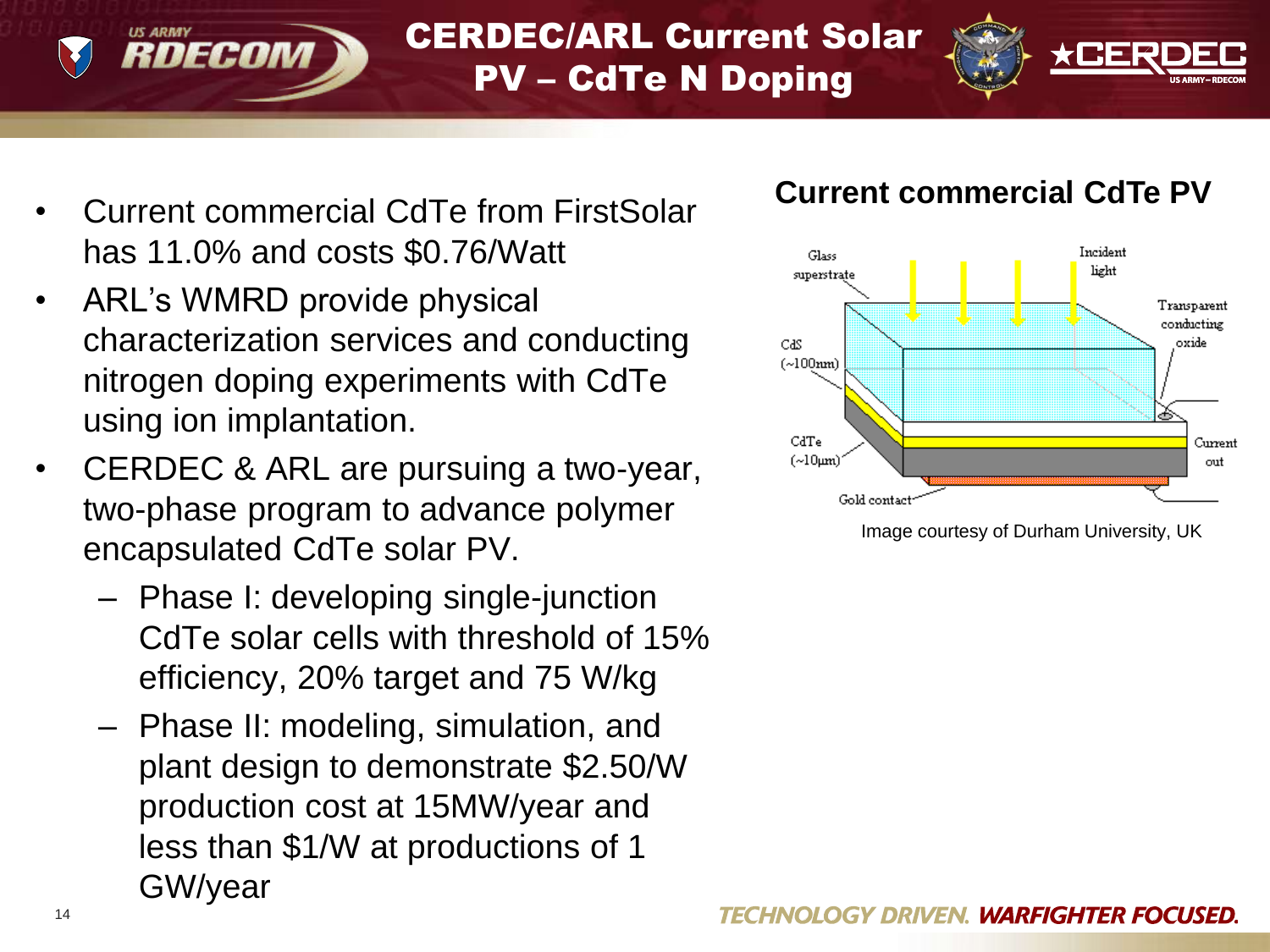RDECOM US Army CERDEC Solar PV Current Developments - Mobile



### **2.5-kW Advanced Solar Power Source**

- Objective: 15% efficient solar PV array with 10% threshold
- Deliverables:
	- 5 kW bidirectional inverter
	- 2.5 kW encapsulated c-Si solar PV
	- 12 kWh Li-ion battery bank
	- Inflatable deployment structure
- Electricore Reports: 11.4% module efficiency and power dens. of 50 W/kg
- Demonstration: TBA @ APG, MD



Images courtesy of Electricore